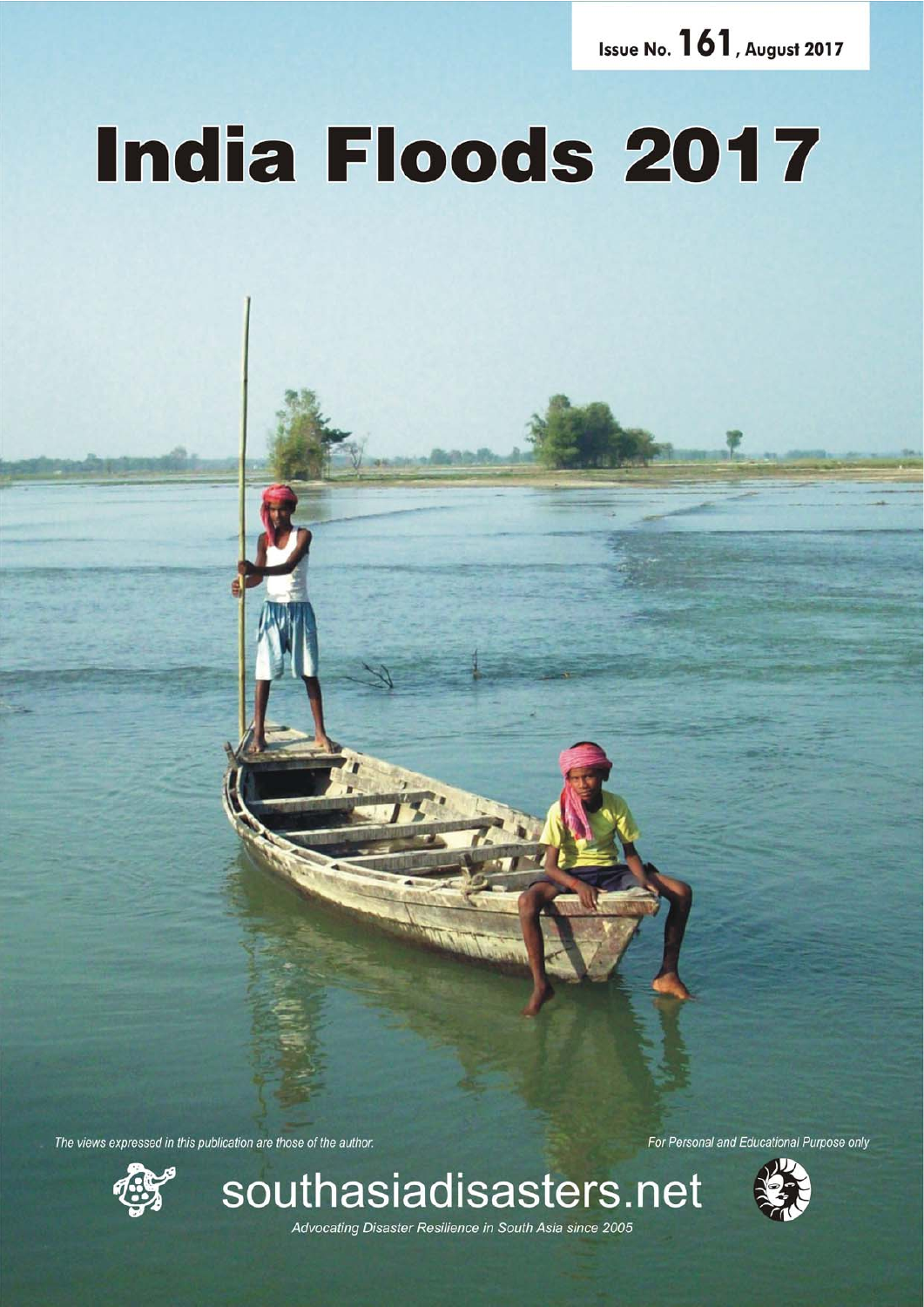### **INTRODUCTION**

### **ABOUT THIS ISSUE**

In 2017, South Asia was<br>Travaged by devastating ravaged by devastating floods that caused widespread death and destruction. It has been estimated that these floods have led to 1,200 casualties and affected 40 million people across India, Nepal and Bangladesh. India is perhaps one of the most flood prone countries in the world. The 2017 floods have raised some very serious and inconvenient questions about the country's preparedness to such floods.

This issue of *Southasiadisasters.net* is titled "India Floods 2017" and focuses on how the floods in 2017 have affected different regions of country and the damage suffered by them. It also tries to examine India's underlying vulnerability to floods which has been exacerbated in recent years mainly due to unplanned development, high population density & settlement of people in flood plains, old infrastructure, weak river embankments and also increase in extreme events, including high rainfall in a short duration.

This issue analyses these repeated incidents of flooding in the country through a systemic lens that takes an interdisciplinary and multi-sectoral perspective of India's flooding problem.

**– Kshitij Gupta**

In 2017 South Asia was ravaged by<br>unprecedented flooding that affected n 2017 South Asia was ravaged by close to 41 million people across India, Bangladesh and Nepal. While the death and destruction unleashed by these floods is tragic, it also represents an opportunity to learn the necessary lessons to set South Asia firmly onto a safer and greener development trajectory.

Floods as an Opportunity

By highlighting the existing gaps in the response, preparedness and relief activities undertaken by various state and non-state actors the key problems have been identified. This present issue of *Southasiadisasters.net* aims to just that.

Local flood studies that explore and account for local action, results, and opportunities are needed to build up bottom up knowledge resources for South Asia wide actions on floods. River basin or national flood plans are a first step but not enough any more.

AIDMI's recent work in Nepal and Bangladesh finds that two items in flood management can be made more effective. One, delivering flood management results and two, working in partnership with government and non-government actors in flood management. There two need more attention.

It is time to move ahead from project and programme approach to systemic approach to flood management and mitigation. In recent years, the political leadership has greatly influenced national and sub-national priorities and processes of development. How can these influences be directed to unfinished development agendas such as decentralised and ecosystem-based flood mitigation in a time bound manner?

Floods simply do not result in the inundation of an area alone; they also result in the displacement of people, halting of economic activity and largescale livelihood disruption. These are just a few of the detrimental impacts of floods which pose a challenge to the local and national institutions. It is time

to look ahead to even greater systemic challenges — poor connectivity, limited role of private sector, and knowledge management — and start evolving suitable solutions for them till 2030.

Floods do not spare the hotspots of terrorism or conflict and as a result pose a threat to people and prosperity in recovery. Estimates suggest over 100 districts in India alone suffer from such a double threat. Almost each country in South Asia has similar conflict affected areas. Thus, floods impact local security, governance, and human rights protection.

Local faith based organisation can be brought in more directly to think find a way out. In India Shri Sadguru has taken on initiative titled "Save our rivers" that can be one such example. In Colombo, Partnership for Faith and Development is organising largest ever event titled "Localizing Response to Humanitarian Need: The Role of Religious and Faith-based Organisations", October 16 to 18, 2017, for local faith organisations.

For years Asian Disaster Preparedness Center (ADPC) in Bangkok has run regional training courses on disaster management providing necessary and fundamental knowledge and skills in flood risk management. Inputs for first sources came from Duryog Nivaran. Perhaps it is time to take such capacity building initiatives to empower local communities with the adequate response and preparedness capacities to respond to the challenges of flooding.

Traditional knowledge systems for flood management have existed for centuries in South Asia. It is vital that we leverage this traditional wisdom and use it in conjunction with modern DRR techniques. One of the most eminent scenographers of our times, Rajeev Sethi, calls South Asia's legacy of traditional knowledge systems, including of local flood management, has awed the world but will wither away if not conserved. **– Mihir R. Bhatt**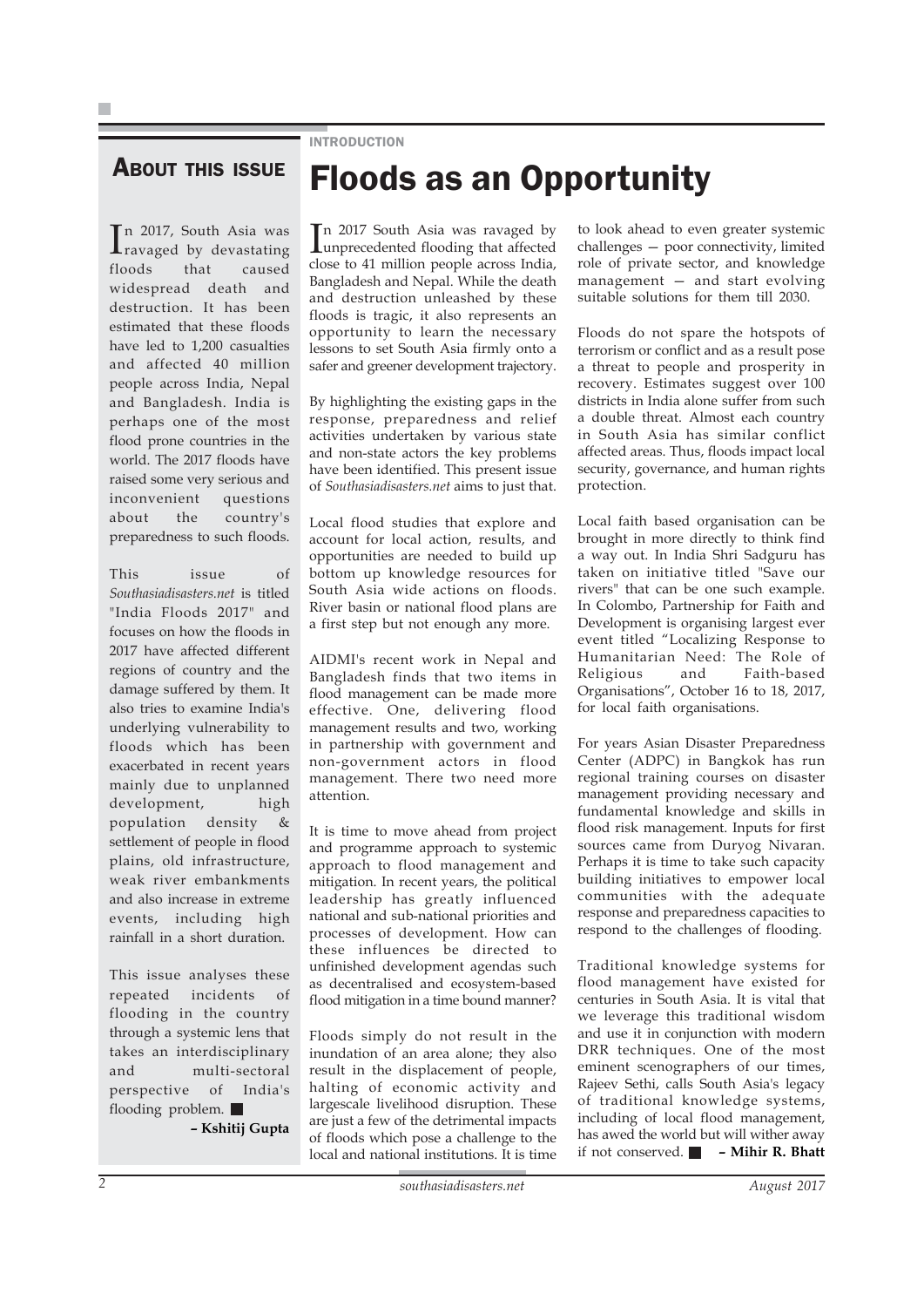EFFECTIVE PREPAREDNESS

# Note on Flood Situation

Bihar, Assam, Uttar Pradesh and Arunachal Pradesh continue to bear the brunt of floods as the death toll rises. According to the state disaster management authorities of Uttar Pradesh and Bihar, 415 people have died in the floods in two states where more than 10 million people were affected.

According to the Bihar State Disaster Management Authority (BSDMA) 229,000 people had been rehabilitated across 1,085 relief camps in the state. Even Prime Minister Narendra Modi conducted an aerial survey to assess the extent of flood damage on Saturday.

"We have 21 teams that are working across Uttar Pradesh and several teams working in Bihar. With assistance from the Indian Air Force, a lot of affected people have been airlifted to safety. The relief and rescue operations are ongoing in both states," a National Disaster Response Force (NDRF) release stated.

A home ministry official stated that even though relief work was ceaselessly being carried out across both states in the flood affected districts, the overflowing of several rivers and constant rains tended to slow down rescue operations.

Besides claiming hundreds of lives, the floods have also destroyed villages and crops across the northeastern region. Hundreds of thousands of people across several states are living in relief camps.

But it is not just humans, thousands of animals including cattle are also suffering and fighting for their lives.

Meanwhile, the death toll from floods sweeping entire South Asia

has climbed above 1,000 notwithstanding the brave efforts of the rescue teams who have done an exceptional job to reach out to millions of stranded people by the region's worst monsoon disaster in recent years.

Thousands of army soldiers and disaster management force and para military troops have been deployed across India, Bangladesh and Nepal, where authorities say a total of 1,013 bodies have been recovered since 10 August, when intense rainfall begun causing floods in Indian states and neighbouring Nepal and Bangladesh.

Though all three countries suffer frequent flooding during the monsoon rains, the Red Cross has termed the latest disaster as "the worst in decades" in some parts of South Asia. It says entire communities have been cut off and many are short of food and clean water as the tragedy prolongs amidst continuing rains.

"It has been a difficult year," said Anil Shekhawat, spokesman for India's National Disaster Response Force (NDRF). "In the last few months there have been floods in western, eastern and northern parts of the country," Shekhawat said.

In Bihar, the state disaster management authorities said death toll climbed to 367. According to Anirudh Kumar, a top state disaster management official, there are still nearly 11 million people affected in 19 districts of the state. He added nearly 450,000 flood evacuees had taken shelter in government refuges. In neighbouring Uttar Pradesh, floods have swamped nearly half of this vast state of 220 million, the country's most populous region.

Disaster management agency spokesman Mr. T.P. Gupta said that 86 people had died and more than two million were affected by the disaster there.

The state borders Nepal, where 146 people have died and 80,000 homes destroyed in what the United Nations is calling the worst flooding in 15 years. Nepal's home ministry warned the death toll could rise as relief teams reach more remote parts of the impoverished country.

The situation was slowly easing in West Bengal and Assam, two states where 223 people had already died. Floods in Assam—the second wave to hit the state in less than four months—have wrought widespread destruction, killing 71 people and forcing animals to seek higher ground. One Bengal tiger and 15 rare one-horned rhinos were found dead and conservationists feared there could be further loss of life.

In West Bengal, where 152 people have died, hundreds of thousands have escaped submerged villages by boats and makeshift rafts to reach government aid stations set up by the state administration.

Across the border in Bangladesh, water levels were slowly returning to normal in the main Brahmaputra and Ganga rivers. The government's disaster response body said the death toll stood at 137, with more than 7.5 million affected since flooding hit the riverine nation.

Every year hundreds die in landslides and floods during the monsoon season that hits India's southern tip in early June and sweeps across the South Asia region for four months.

**– AIDMI Team**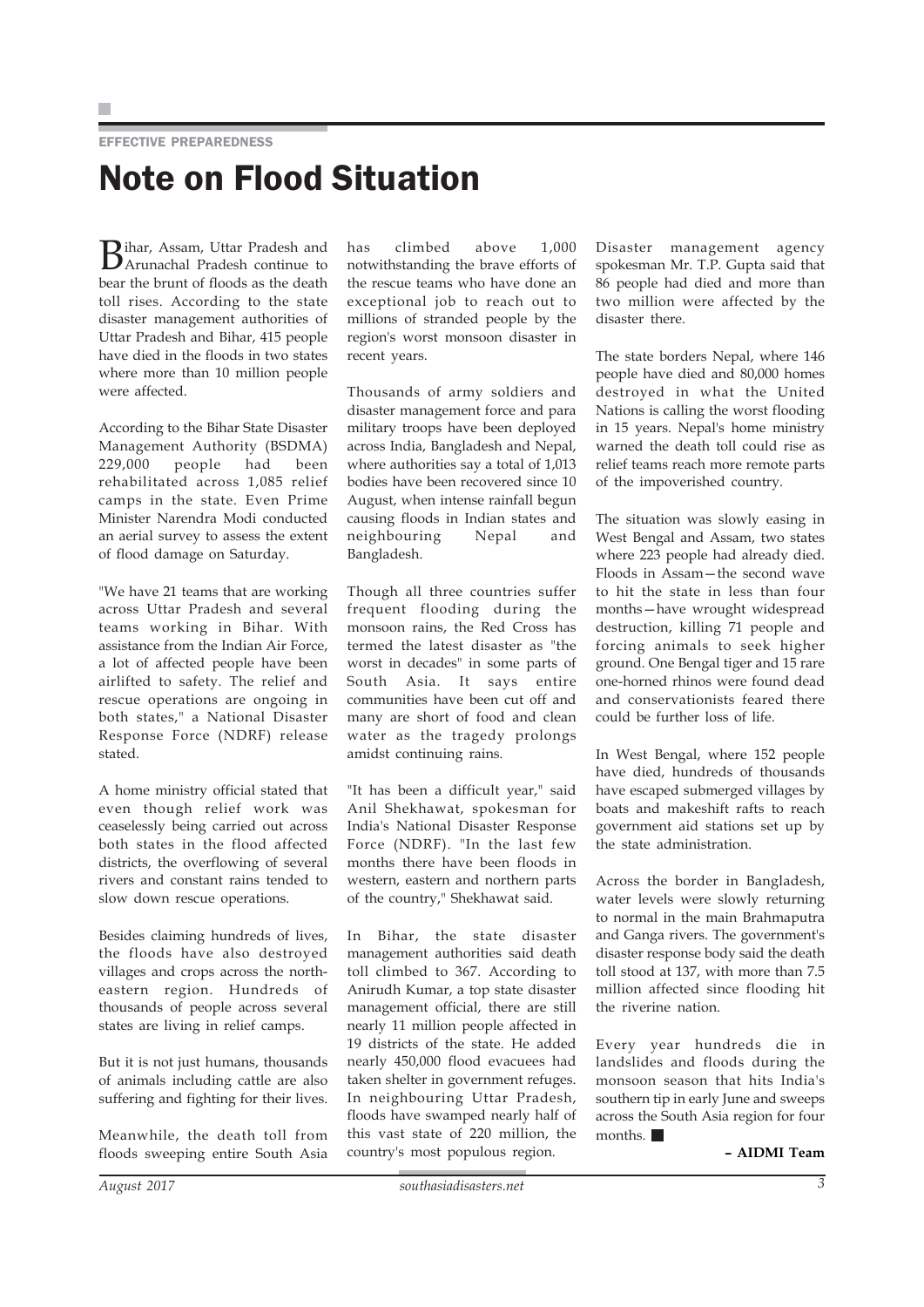### REDUCING RISK India Floods 2017

loods have been a recurrent phenomenon in India that lead to huge losses to lives, properties, livelihood systems, infrastructure and public utilities. As a matter of fact, 12% of the total landmass of the country (40 million hectare) is flood prone<sup>1</sup>.

Furthermore, as on August 18, 2017, 25 states<sup>2</sup> in the country are susceptible to floods, the most vulnerable States are Assam, Bihar, Uttar Pradesh, Gujarat, West Bengal, Madhya Pradesh, Odisha, Andhra Pradesh, Maharashtra, Punjab and Jammu & Kashmir. Similarly as many as  $137$  districts<sup>3</sup> are vulnerable to floods.

In the recent years, the vulnerability of the states to floods has increased exponentially, mainly due to unplanned development, high population density & settlement of people in flood plains, old infrastructure, weak river embankments and also increase in extreme events, including high rainfall in a short duration. In July 2017, India experienced yet another wave of flooding due to excessive rains in the monsoon season. The states of Assam, Gujarat, Rajasthan, Odisha, Madhya Pradesh, Tripura and West Bengal faced massive floods in many parts, which led to

human casualties in hundreds, extensive damage to infrastructure and also severely affected the animals. The Inter-Ministerial Central Team visited Assam to take stock of situation, and Prime Minister Mr. Modi himself visited Gujarat flood affected areas. It shows seriousness at the apex level.

The cumulative rainfall was recorded in excess, in June and July 2017, in most States of India. In India, Central Water Commission is Nodal Agency for flood forecasting. They have at present 221 Flood Forecasting Stations<sup>4</sup> spread across 24 States & UTs. They are expected to provide flood advisories to State Governments with help of IMD. Country also has National Guidelines for Management of Floods (2008, NDMA). However there is a long way to go for flood prevention and mitigation in India. It's high time to take concrete actions by all concerned agencies on the ground to address this pertinent issue.

### Gujarat Floods

Incessant torrential rain due to simultaneous activation of Arabian Sea and Bay of Bengal low-pressure systems (a rare phenomenon) has resulted into floods in many part of Gujarat this year. Districts of Banaskantha, Patan, Rajkot, Surendranagar, Ahmedabad, Morbi, Gandhinagar, Kutch, Mehsana and Valsad are hit by the large-scale flooding. Banaskantha and Patan are among the worst-hit districts in the state due to heavy rains and flooding of the Banas and Sipu rivers. Dhanera block Banaskatha district was worst affected and was inaccessible therefore the damages are estimated to be higher in the block as reported by IAG members<sup>5</sup>.

The floods have impacted lives and livelihoods, including education and public transportation by damaging roads, highways, rail lines and airports. Besides the State Disaster Response Force and fire brigade personnel, the National Disaster Response Force (NDRF), the Air Force and the Army were deployed for the rescue of marooned villagers. According to state administration officials 54,517 people were shifted to safer places over the last one-week due to flooding of low-lying areas<sup>6</sup>.

So far, 119 deaths have been reported from across the state since monsoon began7. 'Torrential rain and flooding, especially in north and Saurashtra, have resulted in at least 25 per cent loss in kharif sowing across crops such as cotton, groundnut, castor, pulses, guar and cereals.'8 About 492 villages have no power supply, out

<sup>1</sup> NDMA Guidelines 2008

<sup>2</sup> BMTPC Vulnerability Atlas 2007

<sup>3</sup> Flood Management Module, NIDM, 2012

<sup>4</sup> Central Water Commission Website

<sup>5</sup> https://sphereindiablog.files.wordpress.com/2017/07/28-07-2017-sitrep-2-situation-reports-in-india.pdf (July 28, 2017) 6 http://ahmedabadmirror.indiatimes.com/news/india/rains-batter-ahmedabad-gandhinagar-over-54000-relocated/

articleshow/59797361.cms (July 27, 2017)

<sup>7</sup> http://timesofindia.indiatimes.com/city/ahmedabad/rs-6-lakh-compensation-for-kin-of-deceased/articleshow/ 59780580.cms (July 27, 2017)

<sup>8</sup> http://www.business-standard.com/article/economy-policy/torrential-rain-flood-damage-25-kharif-sowing-in-gujarat-117072700069\_1.html (July 27, 2017)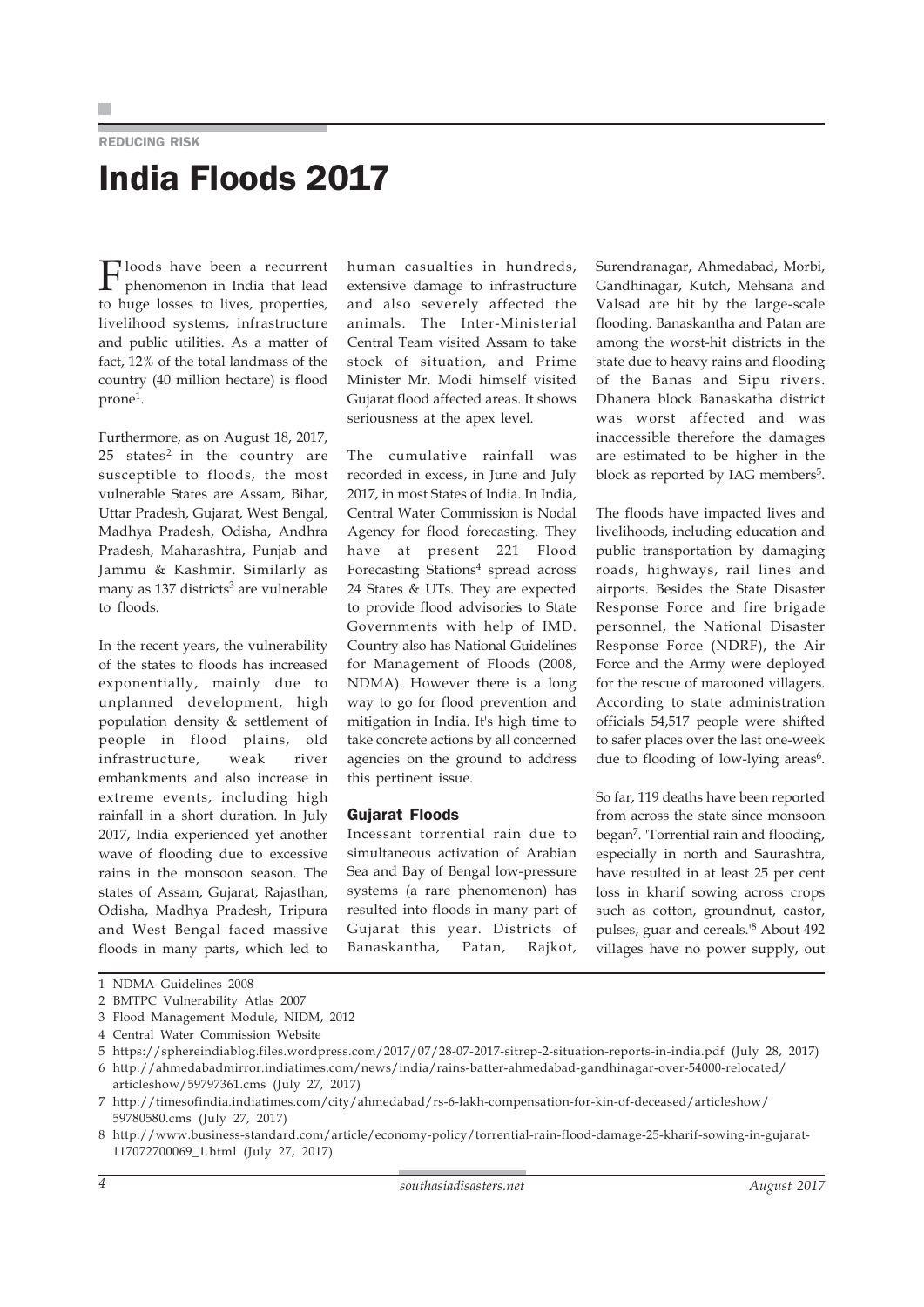| <u>Number of deaths reported by State Control Rooms and National Control Room as on Stist July 2017</u> |                                                        |                                                                                  |
|---------------------------------------------------------------------------------------------------------|--------------------------------------------------------|----------------------------------------------------------------------------------|
| Name of State                                                                                           | No of reported deaths due to<br>floods, heavy rainfall | Source of information                                                            |
| Gujarat                                                                                                 | 218                                                    | Gujarat State Emergency Operation Centre (SEOC)                                  |
| Assam                                                                                                   | 82                                                     | National Disaster Management Authority (NDMA), Ministry<br>Of Home Affairs (MHA) |
| West Bengal                                                                                             | 39                                                     | West Bengal Control Room                                                         |
| Rajasthan                                                                                               | 43                                                     | NDMA, MHA                                                                        |
| Uttarakhand                                                                                             | 19                                                     | NDMA, MHA                                                                        |
| Uttar Pradesh                                                                                           | 9                                                      | NDMA, MHA                                                                        |
| Odisha                                                                                                  | 4                                                      | NDMA, MHA                                                                        |

Number of deaths reported by State Control Rooms and National Control Room as on 31st July 2017

of which 418 villages are in Banaskantha district.9

×

After conducting an aerial inspection of the area with his team, Prime Minister Narendra Modi has announced some ex-gratia of Rs 2 lakh for the family of deceased persons, Rs 50,000 for those who have suffered injuries, apart from a Rs 500 crore relief package for the deluged districts.10 A day after Prime Minister Narendra Modi announced compensation of Rs 2 lakh for flood victims, the state government on Wednesday declared that it would pay Rs 4 lakh ex gratia to the kin of the deceased.<sup>11</sup>

Latest reported figures by the State Emergency Operation Center, Gandhinagar (27.07.2017):

**No of deaths:** 126 (of which 43 died in the district of Banaskatha)

**Evacuations:** 54516 (of which 34043 are from Patan and Banaskatha districts)

**Electricity:** 753 villages lost electricity. Electricity in 526 villages has been restored.

**Information on roads closed:** 5 national highways, 156 state highways and others and 550 roads under Panchayats

**Cattle loss:** 881 in Banaskatha district

According to the state authorities, more than 15 teams of National Disaster Response Force (NDRF) and Air Force, Army and Navy teams are involved in rescue operations in the inundated areas.

The Air Force has airlifted more than 1000 people from villages which were completely cut off as roads and railway networks were damaged, making the villages inaccessible. The Air Force has deployed over a dozen choppers for rescue works. Total number of people who were rescued is above 10,000 by agencies like NDRF, Navy, Army and even BSF.

Moreover, more than 50,000 people were relocated by the various agencies and authorities from vulnerable and low lying areas in Morbi, Jamnagar, Rajkot, Surendranagar, Patan, Banaskantha,

9 http://theindianawaaz.com/relief-rescue-operations-in-full-swing-in-floodhit-areas-of-gujarat-rajasthan/ (July 26, 2017)

10 http://www.timesnownews.com/india/article/pm-modi-grants-rs-500-crorerelief-for-victims-of-gujarat-flood/67022 (Jul 26, 2017)

11 http://timesofindia.indiatimes.com/city/ahmedabad/rs-6-lakhcompensation-for-kin-of-deceased/articleshow/59780580.cms (July 27, 2017)

Rs two lakh to the families of those who have died in the floods. In a heartbreaking incident, 18 members

a village in Banaskantha.

Aravalli districts.

With clear weather, the state government has launched a massive survey to assess damages caused by floods in the affected areas.

of a same family killed in floods in

Ahmedabad, Gandhinagar and

The central government has announced an interim package of Rs 500 crore besides compensation of

So what is the way out? It is high time floods are explained in today's context. What they are and what they mean to India's growing economy; in addition to increasing vulnerability of India's development to floods. The myth that floods are rural problem is not true any more. Towns and his cities such as Bengaluru, Mumbai and Chennai face repeated floods.

A rapid review is needed to institutionalise flood risk reduction in India, including review of water policies, and flood risk reduction plans and projects; review of operational guideline of Dam and river basin management, and more detailed, realistic, time based sectoral and hotspot plans.

> **– Mehul Pandya** with **Amit Tuteja** of AIDMI.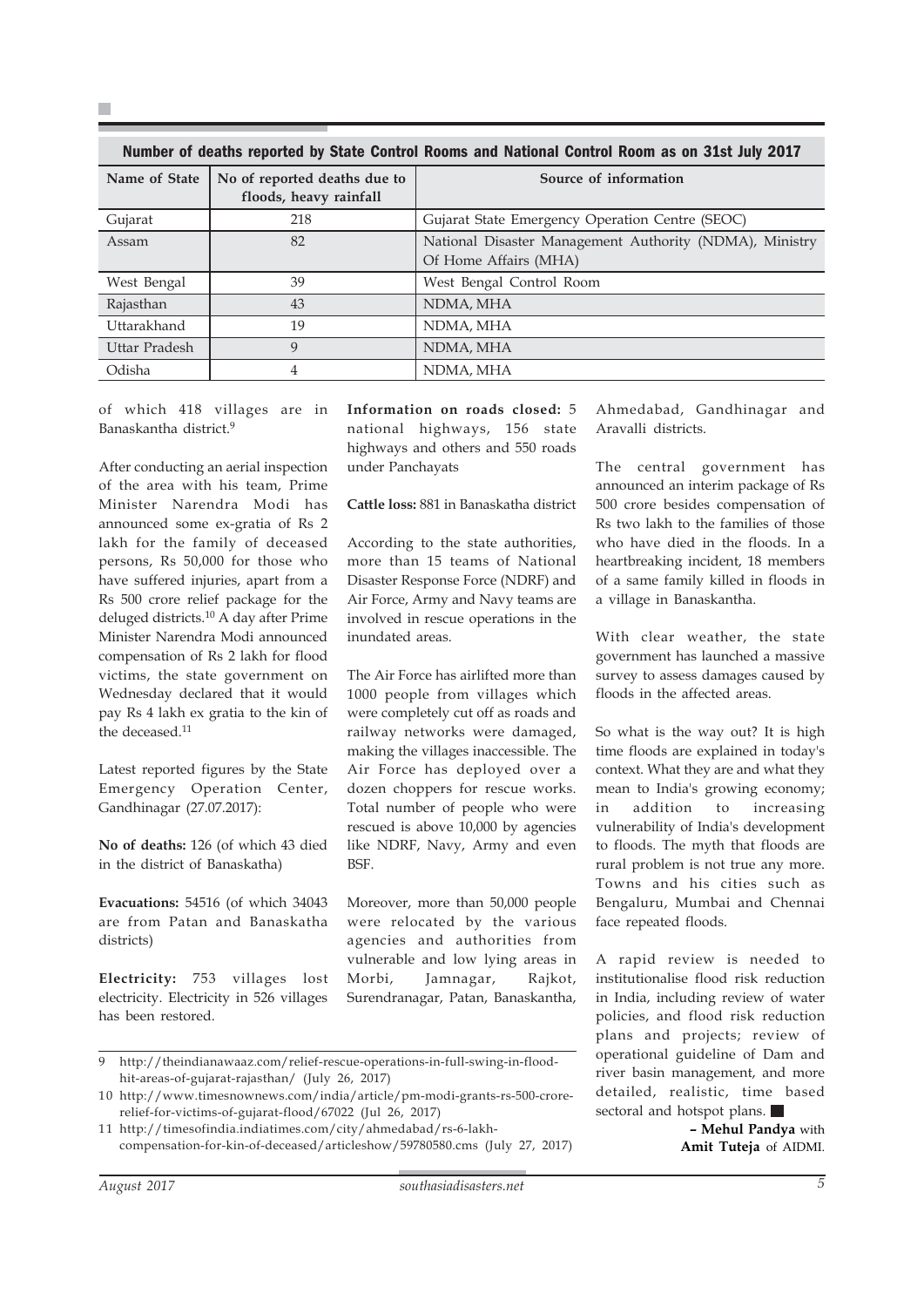### SUSTAINABLE RECOVERY Floods in Bihar in 2017

The flooding situation experienced by India is deteriorating severely. The floods wreaked havoc in the states of Assam, Odisha, Gujarat, West Bengal and Manipur. They are now unleashing their wrath on the state of Bihar.

The extent of flooding taking place in Bihar is unprecedented in its recent history. Not only have these floods led to widespread distress and deprivation among the people of Bihar, they have also caused loss and damage to the state's growing economy.

As of August 16, 2017 the death toll from the floods in Bihar stands at 72. Similarly, 73 lakh people across 14 districts have been severely affected by the incessant rains in Nepal and northern part of the state. This is not new, the rivers flowing out of Nepal into Bihar more and more swell up during the monsoons giving rise to a lot of transboundary flooding risk for Bihar.

Mr. Anirudh Kumar, Special Secretary in the State Disaster Management Department of Government of Bihar has provided a disaggregated death toll according to districts. He has informed that Araria district accounted for 20 flood deaths, followed by Sitamarhi (11), West Champaran (9), Kisanganj (8), Madhubani and Purnea (5 each), Madhepura and Darbhanga (4 each), East Champaran (3), Sheohar (2) and Supual (1). Relatively low levels of loss of life is worth noting.

He further apprised that 73.44 lakh people are in the grip of floods which have engulfed 110 blocks and 1,151 panchayats spanning 14 districts of Bihar, which means nearly half of

the state's geographical area has been flooded in 2017 monsoon so far. The local economy has taken a severe hit particularly the agriculture sector and the state's artisans. This disaster has led to an exponential reduction in production, consumption and trade activities by the low income families.

The special secretary has said that 2.74 lakh people have been evacuated and taken to safer places with special medical care and local efforts. Out of them, 1.16 lakh people have been put up in 504 relief camps set up by the state authorities. Setting up camps that work is not an easy task in rural Bihar. A wide range of needs have come up from food to water to toilets to the education of children.

The state authorities and voluntary organizations have set up Community Kitchens for victims in marooned areas and available line hotels, *aganwadi kendras* and railway stations in Katihar district are being used for running such kitchens, the principal secretary to the disaster management department, Shri

Pratyay Amrit said this week. The Bihar Risk Reduction Road Map is put to use to focus on key areas, sectors, and communities in need of relief and recovery.

Shri Pratyay Amrit held meetings through video conferencing with districts officials and gave them directions on helping the flood victims and also launching rescue operations whenever necessary. Saving lives is the highest priority on Bihar's agenda. Reducing loss and damage is second on the agenda.

The UNICEF in Bihar has developed a step-by-step way ahead to reduce disaster risks in Bihar. Lars Bernd, UNICEF, Delhi, in this process has pointed out to the power of participation of citizens, and putting children in the centre in response and recovery.

Train services continue to be affected due to the calamity and rail movement is disrupted in many sections. As a result several trains passing through these sections have been cancelled, diverted, short terminated and short originated. This



*6 southasiadisasters.net August 2017*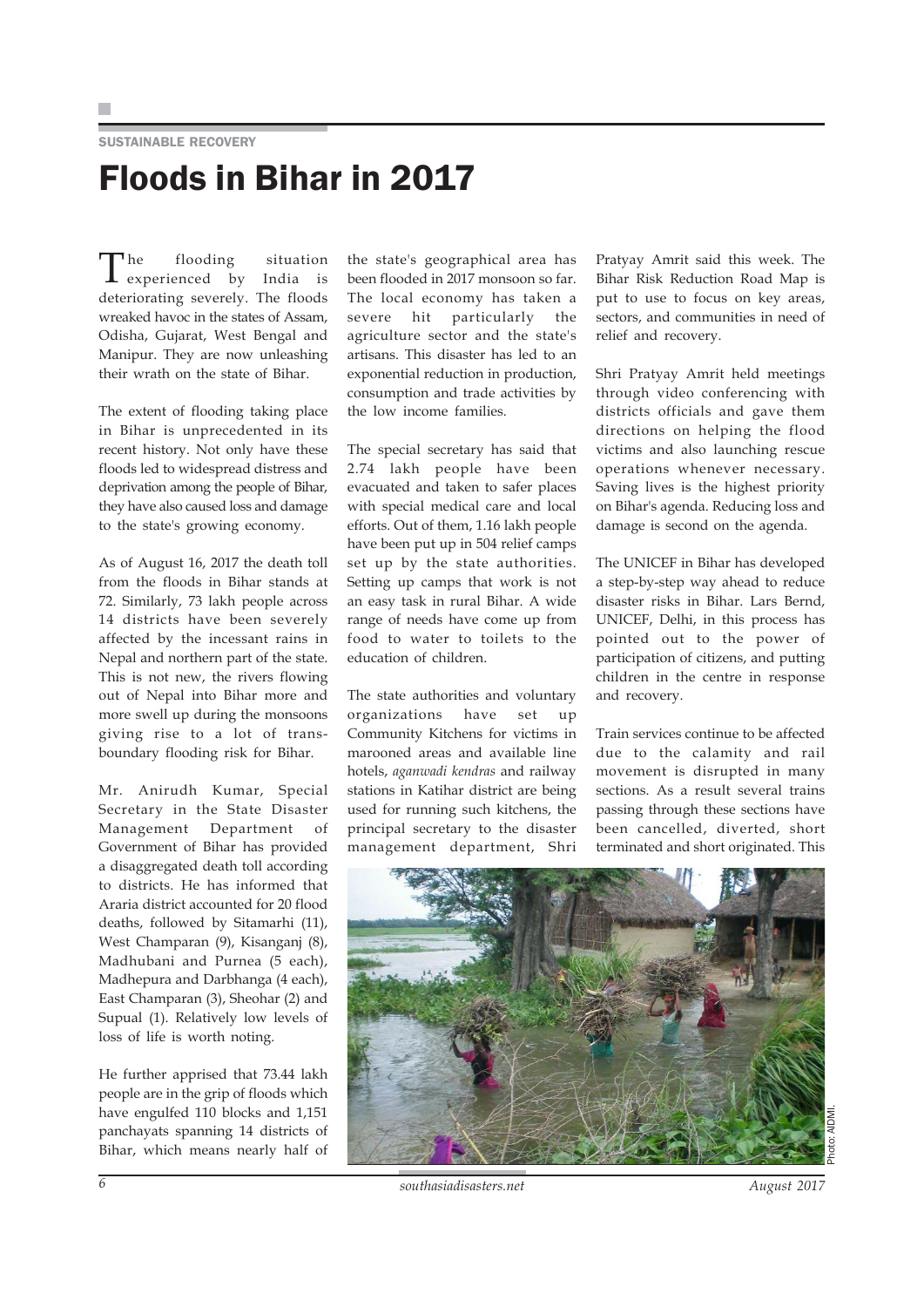means delay in the supply of relief materials to the victims.

Bihar is a leader in forging civil society partnership for disaster risk reduction in India. In these floods the state is making its relief governance more responsive, decision making more decentralized, and civil society participation wider. Shri Surya Prakash, faculty at National Institute of Disaster Management (NIDM) and a flood and drought expert has argued for reaching out to local networks and private sector establishments for flood relief and recovery.

The following are possible key ways to address the challenges and looking beyond relief: building resilience.

- 1. Disaster insurance, if suitably designed, can be a valuable risk management tool to support adaptation. Bihar can show the way to other states of India by designing disaster insurance pilot in at least 7 to 10 districts.
- 2. Looking at high flood risk reducing the number of affected people and direct disaster related economic loss is challenging. Bihar needs to build a better understanding to deal with loss and damage due to extreme events such as floods. Bihar may not have effective DRR investment without building understanding and database on loss and damage across its governance system.
- 3. Bihar has shown a strong performance of building awareness on school safety. This performance needs to be continued by capacity development actions for making key schools and hospitals safer in Bihar.

'Remember that relief is the enemy of recovery, so minimize relief to maximize recovery' said by Otto Koenigsberger (1978).

> **– Vishal Pathak** and **Vipul Nakum** of AIDMI.

### Mumbai Deluge and the Civil **Society**

**B**etween the night of 28th August<br>and the sundown of 29th August 2017, Mumbai once again witnessed a deluge. The city received precipitation amounting to 315 m.m. in 12 hours, the heaviest since the downpour of  $26<sup>th</sup>$  July 2005 (944 m.m.). Normalcy was disrupted in this "busier than the bee" metropolis. Suburban trains, supposed to be the life-lines of Mumbai, came to a standstill in most sectors of the network serviced by three different lines. Water-logging resulted in to most other public transport systems also coming to a grinding halt in the middle of their journeys.

This resulted in to people getting stranded in places they were visiting or working at. Most people were far from their homes. Family members were in different places in the city. There was chaos. Pedestrians waded through waters with the fear of getting drowned or getting sucked in manholes. The official agencies were alert and well spread out in the city. However, what was striking this time was the selfless help offered by individuals, voluntary organisations and selfmotivated groups (either residential societies or religious groups).

What they offered was amazingly simple and practical. They offered facilities to trapped commuters to relieve themselves from nature's calls. They offered place to rest, even lie down. Large community halls, auditoria were converted to dormitories for tired people who had no choice but to wade back home through knee–deep waters. They also offered snacks, meals, tea, coffee and water. Mobile numbers of individuals or organisations were broadcast by WhatsApp messages to be called for emergencies and rescue. Most messages were warm and welcoming.

A sampler of one such message read like this: "We stay at Matunga / Dadar (East) very close to both the stations. Anyone needing help in any manner whatsoever, including stay, meals, need to use washroom, dry clothes, etc. for self, family or friends, please feel free to connect to–(Two numbers were given)... Be safe and enjoy the rains. Regards, (two names of citizens)."

All the religious organisations also played their role by offering space to relax, relieve and refresh for people on seeking respite from the water– logged streets of the "over planned" city. In this case also, though the resources might be of the organisations, the initiative and efforts were of volunteers from the civil society. Among these religious groups were Jain groups, Christian churches, Sikh Gurudwaras and Hindu temples.

The municipal corporation had published the contact numbers of the disaster management control rooms of all the wards. And, during and after the downpour, hundreds of citizens posted messages reporting about trapped citizens requiring help, learning from which, police and other rescue workers reached these sites.

In my opinion, this is what is known as Community Based Disaster Management (CBDM): owned, managed and controlled largely by the civil society on its own initiative. It reflects love for fellow citizens, concern for the discomforted, sensitivity towards needs of others, warmth of fraternity and faith in humanity. This takes us a step forward in the process of strengthening the civil society visà-vis the State and the Market. This is surely a sign of progress.

> **– Rajesh Bhat,** Managing Trustee, Swapath Trust, Ahmedabad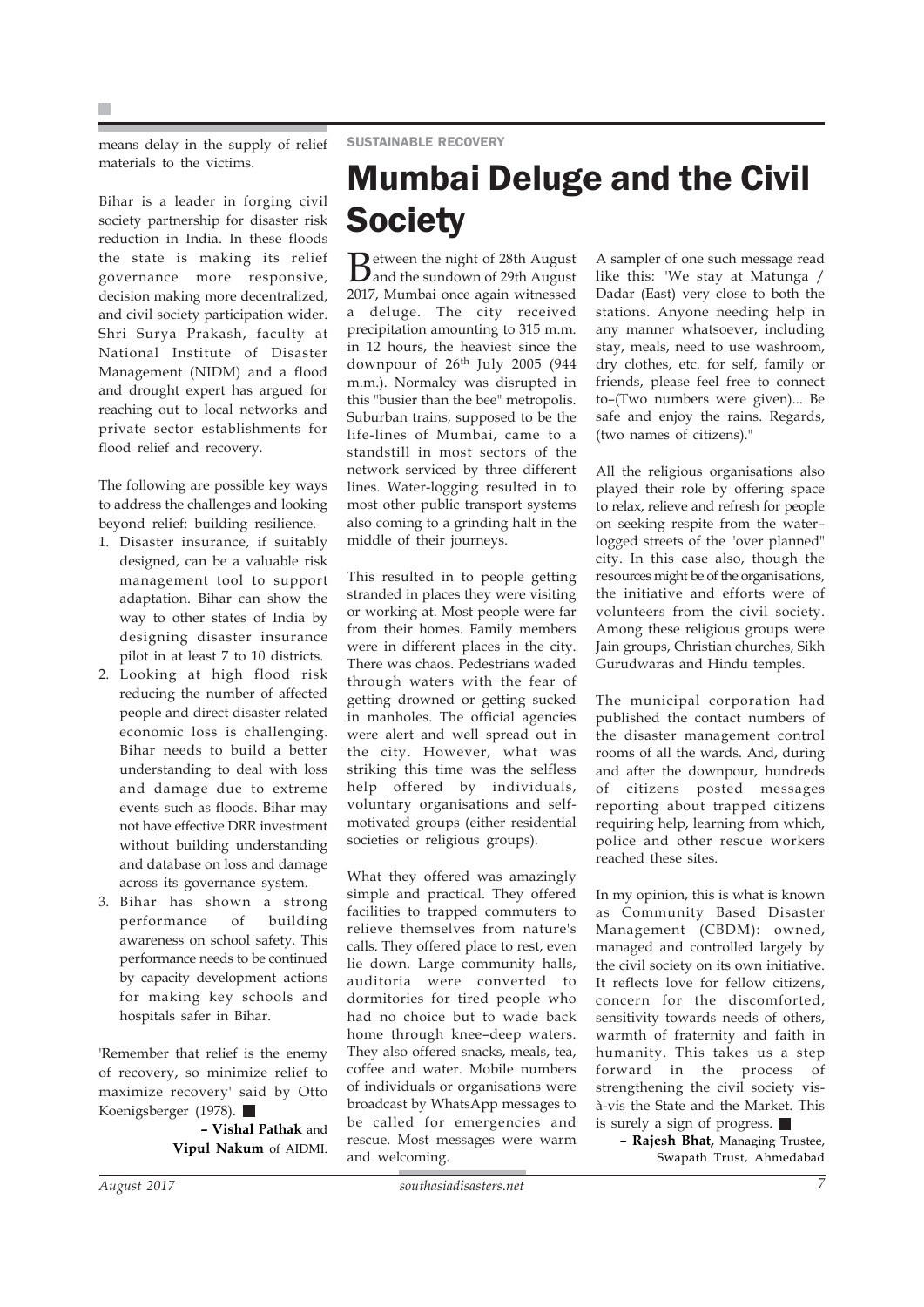SUSTAINABLE RECOVERY

# Floods in Assam in 2017

 $\prod_{\text{people of the original}}$ people of the state are so used to floods in the monsoons that it is almost called the 'flood season' in Assam. What is new is the duration and severity of these floods in 2017.

As on August 19, 2017, in what seems to be the state's worst deluge in three decades, the death toll in the second wave of floods rose to 15, with 10 more deaths reported on last Sunday. With over 10 lakh people affected, the total number of flood victims shot up to 15 lakh across 21 out of 27 districts in Assam. Over 85% of the Kaziranga National Park (KNP) was inundated causing loss of wild life.

Relief camps are not easy to set up in flood hit Assam as roads get submerged, delaying supplies and raising the number of affected people.

More than 1.83 lakh displaced people have taken shelter in 439 relief camps. Rescue operations by the Army, Indian Air Force, National Disaster Response Force and the State Disaster Response Force personnel are underway, said state project co-coordinator of Assam State Disaster Management Authority (ASDMA) Rajib Prakash Baruah. About 3,000 villagers were rescued and shifted to relief camps on Sunday, said defence PRO Lt Col S Newton of Armed Forces.

ECHO has offered Euro 200,000 to IFRC to respond to the needs of the most vulnerable 25,000 individuals in Assam. Focus is on reducing suffering of these individuals. Local civil society has shown rapid response with Inter Agency Group calling coordination meetings for relief distribution. Sphere India has taken measures to coordinate relief efforts in Assam.

UNICEF in Assam has focused on children and their role in flood response.

Besides Assam, incessant rain in the last five days has wreaked havoc in Meghalaya and claimed three lives. Nearly 800 people were rendered homeless in South and West Garo Hills district in western Meghalaya, officials said. There were reports of flash floods and landslides in different parts of Khasi Hills causing loss of agriculture and local horticulture.

Dr. Muzaffar Ahmed, Ex-member NDMA, has suggested relief as an investment into resilience to floods. This includes not only investments in recovery but also in risk transfer and micro-insurance.

Dr. Santosh Kumar, policy and planning faculty at National Institute of Disaster Management (NIDM), has often called for an HRD plan for the states to continuously improve the quality of humanitarian response.

Flood fury has claimed at least three lives and affected over five lakh people in West Bengal. Rail and road communication has been severely hit. Cooch Behar district was virtually cut off from the rest of India with vehicular and train movement coming to a stop. Around 2.87 lakh people were displaced in Cooch Behar, and another two lakh in Jalpaiguri and Alipurduar districts and over 50,000 were hit in Malda, North Dinajpur, Darjeeling and South Dinajpur district. World Bank has taken initial steps to reach out to these victims with food, water and other relief supplies.

The ASDMA is one of the few state authorities in India to have picked up the integration of Disaster Risk Reduction (DRR) and Climate Change Adaptation (CCA) in all its work.

Overall, as many as 20 states in the country have been affected during the current southwest monsoon season in the country. According to the available information, 600 people have lost their lives; 24,811 cattle heads have perished; 63,215 houses/huts damaged and about 2.8 lakh hectare of crop reportedly affected due to heavy rains; floods and landslides. Data is still being gathered and compiled to get a clearer picture of the loss and damage brought about by these floods.

Assam has plans, people, and resources to respond to the challenge. What may be added is expert third party monitoring and evaluation (M&E).

Assam has taken up several initiatives to improve its response and preparedness capacities against disasters particularly – floods and earthquakes. These includes but is not limited to a series of city-wide emergency management exercises; training, mock drills and plan of disaster management in schools in all the districts; community-based early warning; developing and reviewing the district disaster management plans; and a review of flood studies.

Possible key steps that can support the flood preparedness in the state include higher investment on flood protection; strong actions to protect wetlands; introducing water storage areas; closer and stronger linked DRR and CCA actions; constructing buildings above flood levels (it is in the tradition of the Assam that needs to remind in current time); and stronger implementation of land usage (for construction) norms.

> **– Vandana Chauhan** and **Vishal Pathak** of AIDMI.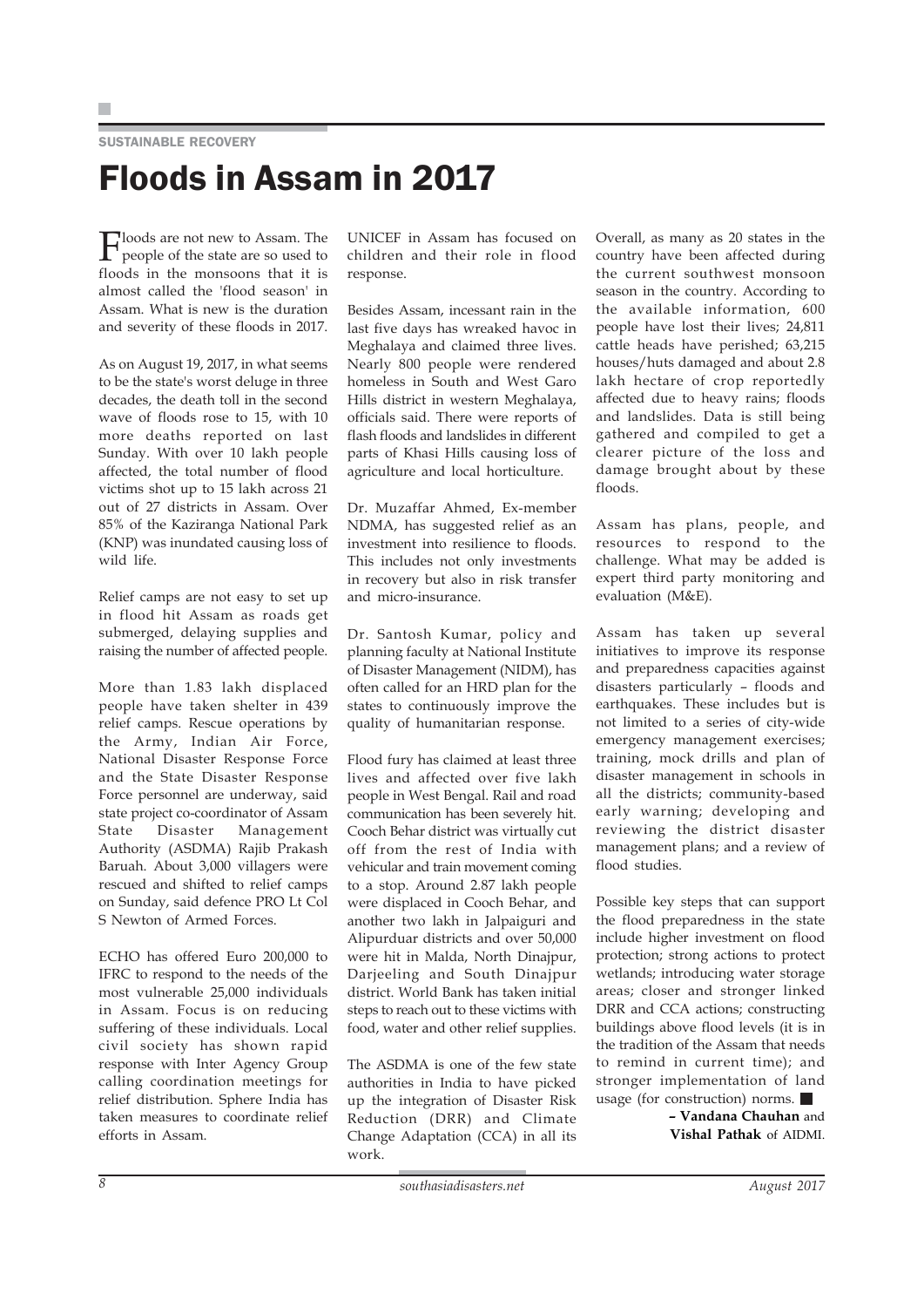CLIMATE CHANGE AND DRR

### A Tale of Two Cities: Flooding in Houston and Mumbai — Time to Learn?



Photo credits: Mumbai floods - 2017: Amrita Sen. credits: Mumbai floods - 2017: Amrita Ser noto

Dramatic images of the impacts from flooding from Houston in the US and Mumbai, India have called to attention the vulnerabilities that an increasingly urbanised world faces in the twenty first century.

As Houston was inundated by 'biblical' rainfall and grapples with extreme flooding and its aftermath, another coastal megacity on the other side of the globe also experienced destructive flooding, albeit on a lesser scale. Within the span of a couple of hours, rainfall to the tune of 298 mm, lashed Mumbai.<sup>1</sup> Public life ground to a complete standstill, with a number of deaths and casualties reported. It also conjured up people's

memories of the most devastating urban flooding in India's recent history,<sup>2</sup> the 'deluge' of Mumbai in 2005, wherein record rainfall (944 mm within 24 hours) precipitated a disaster that caused hundreds of fatalities and massive economic damages.

### The complex picture of this disaster is bigger than climate change

Climate change, in both the cities cases, is held in parts responsible for precipitating more intense and extreme weather events that contribute to disasters. On the other hand, scientific uncertainties remain regarding how far climate change can be held accountable for specific regional or local weather events.

While it is tempting to lay the blame for flooding squarely on 'unusual' precipitation, the picture that emerges on the ground is often more complex and messy. This is the picture in Mumbai as documented by our project, the Climate Change, Uncertainty and Transformation project based at the Norwegian University of Life Sciences<sup>3</sup> in partnership with the Institute of Development Studies,<sup>4</sup> the Indian Institute of Technology-Bombay and others.

Following the 2005 Mumbai floods, many promises were made, and investments undertaken by municipal authorities to ensure better flood proofing of the city. However,

<sup>1</sup> http://www.hindustantimes.com/india-news/mumbai-floods-why-india-s-cities-are-struggling-with-extreme-rainfall/ story-wsWPNy2MXh4b9JYTqtA0QJ.html

<sup>2</sup> http://indianexpress.com/article/opinion/mumbai-floods-swamp-excessive-rains-drainage-system-july-2005-august-2017-4823348/

<sup>3</sup> https://www.nmbu.no/en/faculty/landsam/department/noragric/research/clusters/ccad/projects/climate-changeuncertainty-and-transformation

<sup>4</sup> http://www.ids.ac.uk/project/climate-change-uncertainty-and-tranformation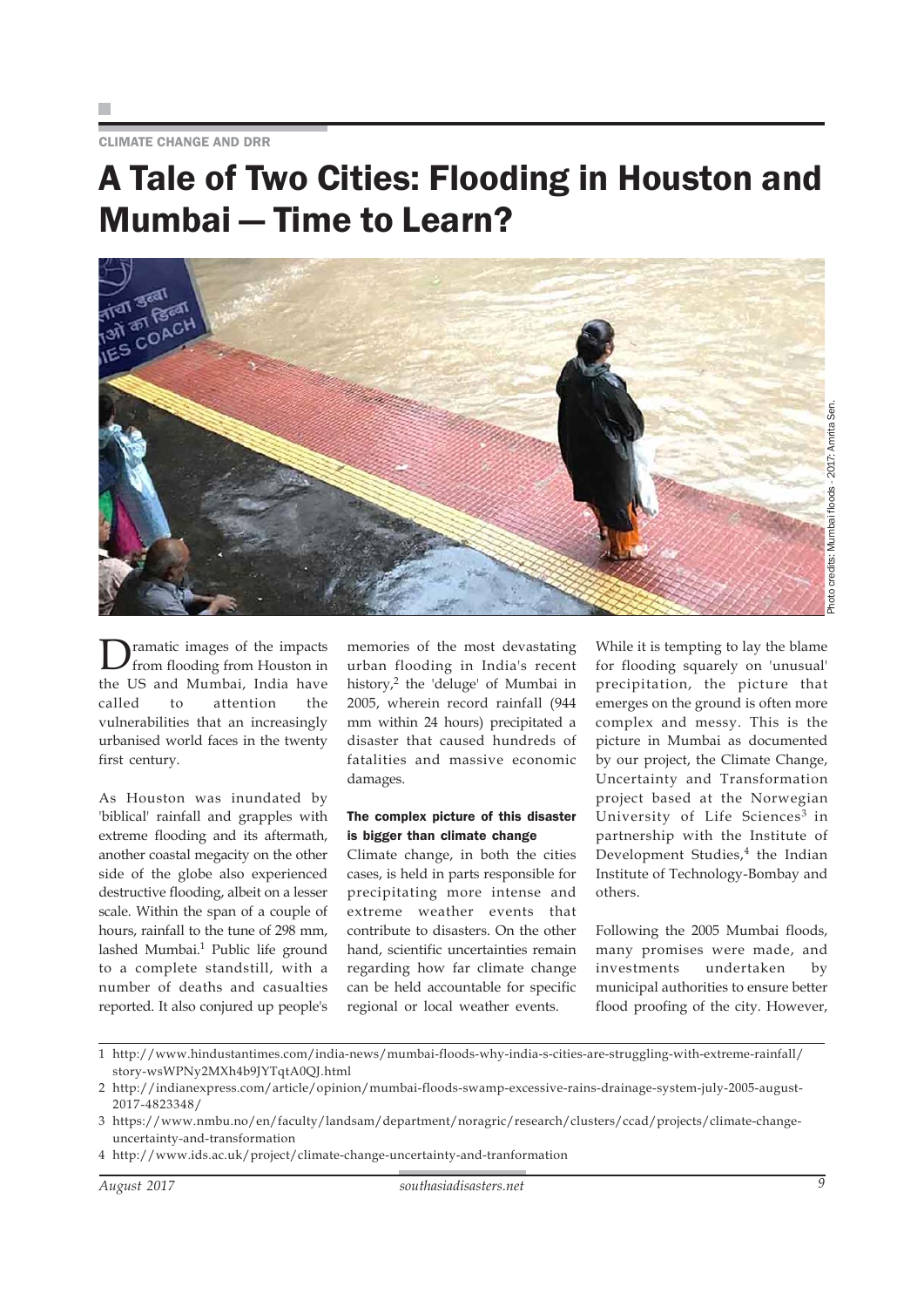Photo credits: Mumbai floods-2005: Ashwan Lewis.e. floods-2005: Ashwan credits: Mumbai opole



more than a decade later, the dominant approaches of urban governance and development have not changed much at all and chronic water logging and flooding remain a yearly occurrence.

The disappearance of flood plains and patches, protective mangrove cover, coastal wetlands, and massive infrastructure expansion on the fragile coastline continue unabated. Major drainage channels remain obstructed and sky-high real estate prices drive contractors to appropriate and develop land in low-lying and flood prone zones. All of these aggravate threats from natural disasters and reveal a structurally unequal city wherein the poor, who constitute a large proportion of the city's population, regularly face the brunt from the double impacts of development interventions (e.g displacement, loss of livelihoods) and flooding.

Flood mitigation strategies in Mumbai rely dominantly on builtup infrastructure (e.g pump stations, embankments, renovating storm water drains) but, as evidenced yet again, have had only very limited success. Often, these interventions serve to shift points of inundation from one area to another, creating new vulnerable hotspots. Arguably, improvements in immediate disaster response have taken place but they tend to function inefficiently.

What lessons can be learnt from the recent Mumbai floods?

Poor uptake of information from early warning systems contributed to ordinary people being caught totally unaware this time around. In the face of such adversity, Mumbaikars and commentators comment with pride on the Mumbai spirit and resilience,<sup>5</sup> which allows things to bounce back to normal quickly. While commendable, this can translate into a lack of protest and also serve as an excuse for state authorities to do nothing. In addition, the 'spirit of Mumbai' discourse hides larger inequalities in disaster impacts and outcomes. What lessons do these recent experiences hold then?

Coastal megacities such as Mumbai have emerged as centres for population growth, wealth accumulation, and valuable material assets. At the same time, they are becoming increasingly vulnerable to extreme weather events, natural disasters and climatic changes. Investing in and modifying urban cityscapes appropriately is a longterm exercise with potential lock-in effects, necessitating great diligence.

The recent events in Mumbai illustrate that addressing flood threats can't be separated from wider urban development trends, strategies of environmental management and linked

uncertainties. The reliance on techno-managerial means to 'control flooding' is alluring, but ultimately only constitutes a tinkering of variables that preserves a status quo and detracts from the complex political, ecological and social landscape of the city. In this context it is important to adopt a more expansive, cautionary and communicative approach to urban governance.

This requires a mobilisation of a wide range of actors, from citizen groups, NGOs to experts as well as institutions and governance mechanisms across scales. Urban planning needs to be more attuned to local geography and ecology, with plans for spatial expansion tailored accordingly. There is also a need to 'politicise' disasters so that the political class is forced to act and engage with their constituencies to mitigate risks and hazards.

All of these are challenging exercises that require radical rethinking and reorganisation.

In Houston's, as in Mumbai's case, experts point to deficiencies in land use planning and governance as being partly responsible for the outcome of the disaster. As India and other parts of the world rapidly urbanise, these events signal the urgent need for a transformative agenda in urban planning and governance. They also provide an opportunity to learn and incorporate lessons, so that growing cities can avoid costly mistakes. The extent of rainfall cannot be controlled, but responses and management of it certainly can.

**– Hans Nicolai Adam, Lyla Mehta,** *and* **D. Parthasarathy,** Institute of

Development Studies (IDS), UK. *Piece was originally published as an Institute of Development Studies (IDS) blog.*

5 http://www.firstpost.com/living/in-a-crisis-it-isnt-resilience-but-the-helplessness-of-mumbaikars-that-helps-them-carryon-2802054.html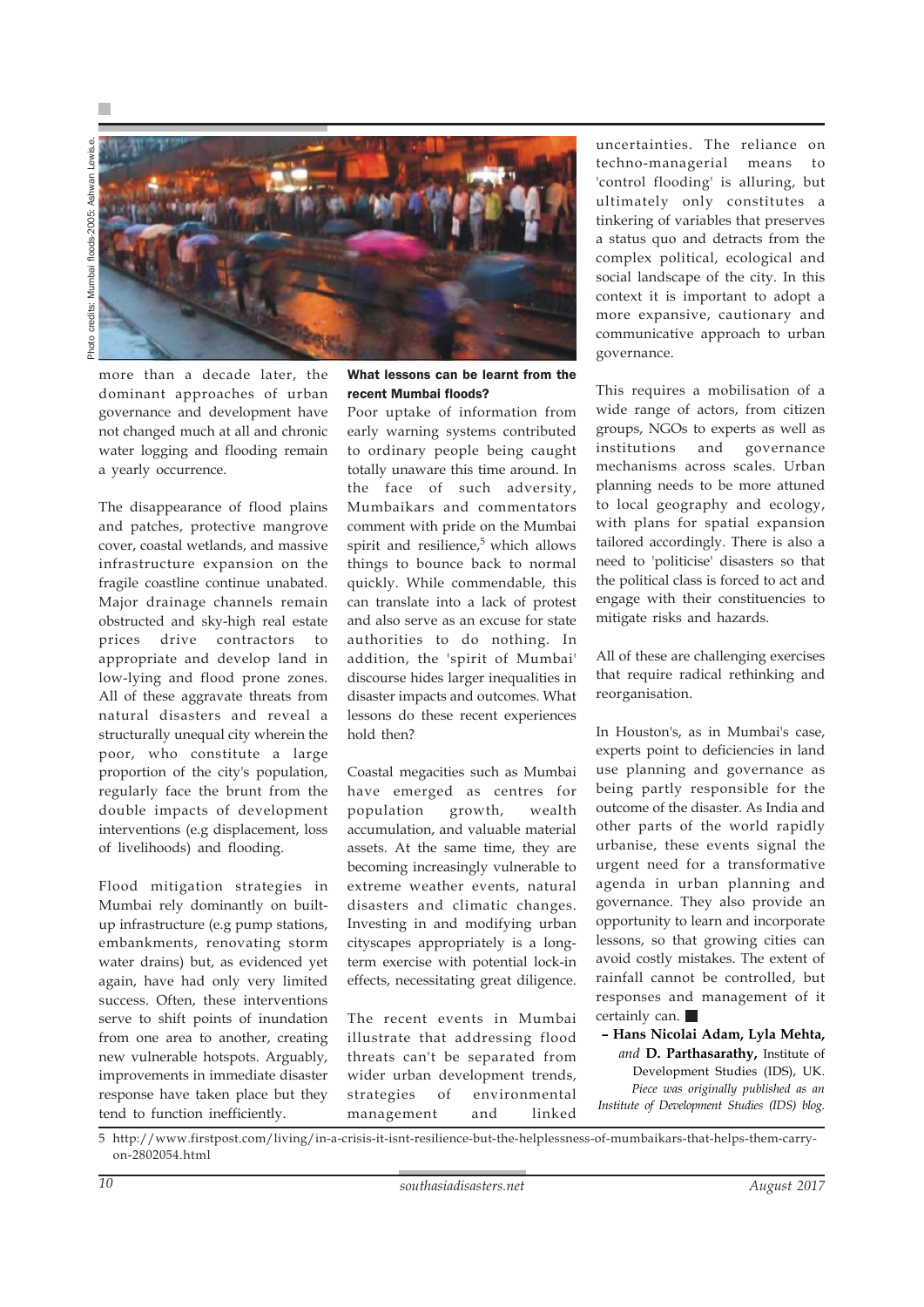### DRR AND ECOLOGY

## When Nature Rears its Head: Flash Flooding, and The Loss of Lakes in Bengaluru

In the recent monsoon, residents of<br>Bengaluru have experienced Bengaluru have experienced unprecedented rainfall that wreaked havoc on the fragile infrastructure of the city, breaching 4 lakes, and with 4 other lakes overflowing. The rising waters uprooted dozens of trees, submerged many homes and vehicles, inundated the central bus terminus and the sports stadium, and led to at least a dozen recorded deaths. Blame games abound - with residents, activists, and researchers blaming unplanned urban sprawl and Government apathy. On the other hand, the city municipality blames residents for encroaching upon channels, and for improper waste management practices that lead to clogged channels exacerbating the floods.

Bengaluru is not a stranger to flash flooding. In the last year alone, the Karnataka State Natural Disaster Monitoring Center identified 174 localities flood prone locations. Many of these areas are localities built upon lake beds, floodplains, or storm water channels. This pattern of development is proving catastrophic for a city that has evolved around its networked water system for centuries. Building on wetlands and water channels has disrupted the natural flow of water across the topographical gradient. Water accumulates in natural depressions (often areas where a lake was once located) and with a lack of appropriate outlets for drainage, results in incidents of flash flooding.

Our research has shown that lakes began to be disregarded once piped drinking water began to be supplied in the late 19<sup>th</sup> century. By the middle of the 20<sup>th</sup> century, the



*A somewhat typical scene of a Bengaluru lake surrounded by high rise apartments. When the flow of water into the lake is obstructed by construction, flooding results.*

Sampangi lake was converted into the Kanteerava sports stadium, and the Dharmambudhi lake into the city's central Majestic bus terminus. The loss of a single water body had larger ramifications — it disrupted the connectivity of a networked subsystem of lakes, creating drainage problems for the city. The conversion of Dharmambudhi lake, for instance, was accompanied by the destruction of channels that connected it to at least seven other lakes. Unsurprisingly, only two of those lakes remain today.

Today's incidents of flash flooding are concentrated around former lake beds: such as the Dharmambudhi, Sampangi, Koramangala, Ejipura, and Miller's lake series. What is the solution? Given the scale of urbanization in Bengaluru today, it seems impossible to reclaim the lost waterscape. Efforts need to focus upon rejuvenating and sustaining the

existing traditional water infrastructure, much of which still remains in the city's periphery, but is now under threat from private construction. At the same time, storm water channels and wetlands need to be protected and rejuvenated to facilitate the percolation and flow of water. In the interests of urban water security and sustainability, monsoon water needs to be harvested through open wells, and rooftop rainwater harvesting. These strategies will go a long way in ensuring that city not only recovers from the trauma of recurring flash floods, but also creates for itself a secondary supply of water within the city, promoting resilience in the longer term.

**– Dr. Hita Unnikrishnan,** Assistant Professor of Conservation Science,

Trans-Disciplinary University *and* **Dr. Harini Nagendra,** Professor of Sustainability, Azim Premji University, Bengaluru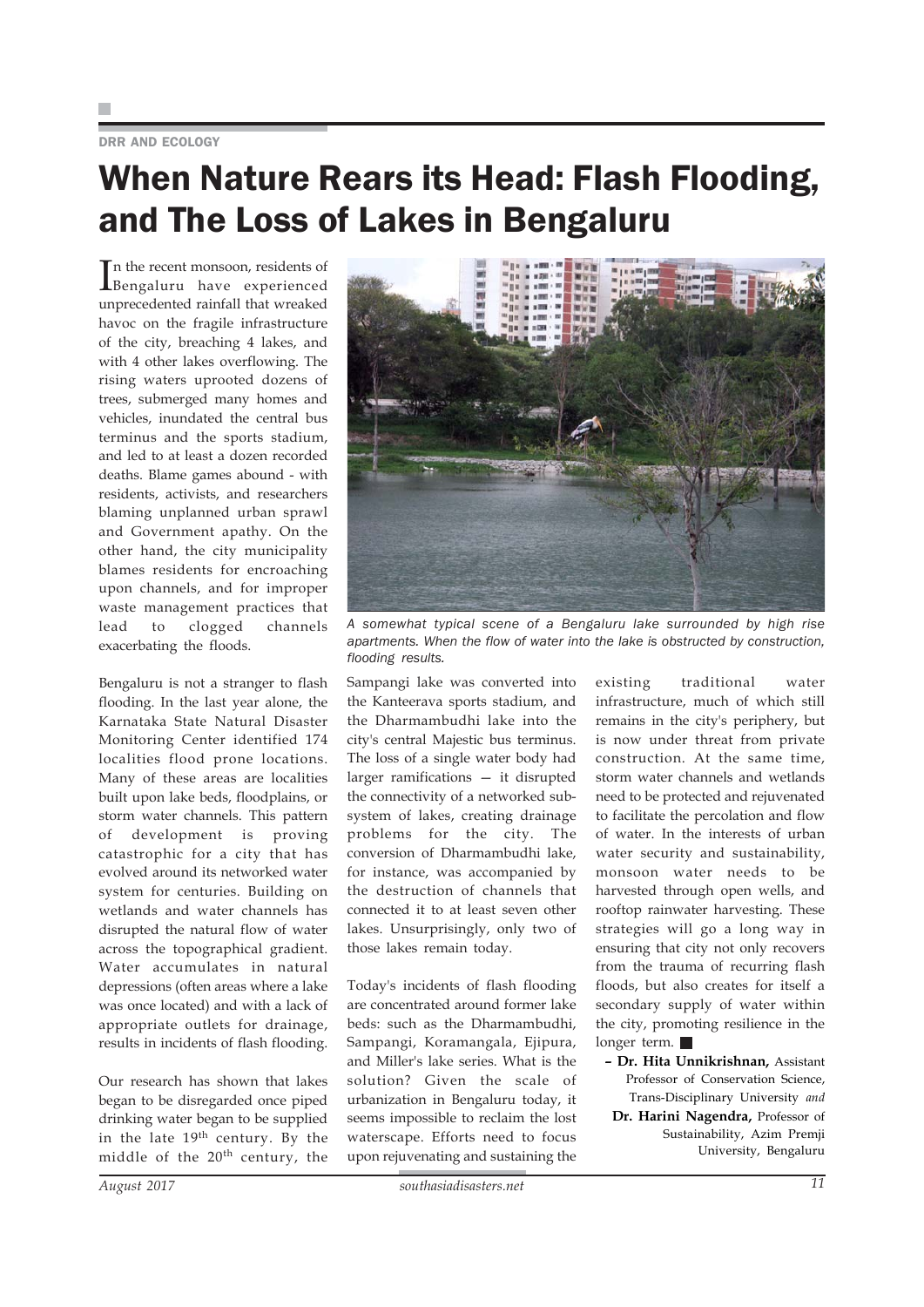INVESTING IN INFRASTRUCTURE



an water be resilient? We know that water is essential for our survival but it can be destructive in an equal measure too. One of the possible ways of thinking about resilient water is to think of drought in the times of floods. Imagine a house surrounded by a plenty of flood waters without clean water to drink inside. And for a while there has not been a more flooded monsoon in India, nay in South Asia, in fact in the world, than the past three months. But let us focus on India where over 35 million people have been affected by floods in the recent months covering over estimated one-third of its land mass.

There is more rainfall. There are more rainy days. The rivers have narrowed and river beds are increasingly full of landfill. The trees that slow down and retain rain water from running off into the rivers have disappeared. And cities, small and large, come in the way of the rain

water to flow. All this leads us to believe that there will be more floods and the flood water will not be retained to reduce the chances of possible droughts.

It is the water in its source—dams, tanks, ponds, wells, lakes, and canals in addition to rivers and streams and deltas—that need to be viewed from the perspective of climate compatible development in India. Both, surface water conditions as well as the groundwater situation is deteriorating fast. According to the World Bank1, more than 60% of irrigated agriculture and 85% of drinking water supplies are dependent on groundwater now.

Based on its sub-national work in drafting District Disaster Management Plans (DDMPs) in 9 states of India, the All India Disaster Mitigation Institute (AIDMI) has found that a national review of water insecurity and water infrastructure

is warranted. Such a review will help in assessing how resilient is India's water programme.

India has more people in rural areas– 63.4 million–living without access to clean water than any other country, according to Wild Water, State of the World's Water 2017, new report by WaterAid<sup>2</sup>, a global advocacy group on water and sanitation. The most effective and efficient approach of conducting such a review will be one that is bottom-up from block, district, state and up to the national level. Such a review also necessitates a participatory approach to be jointly conducted by the State Disaster Management Authority (SDMA) along with Water Resource and Irrigation Departments as well as with civil society organizations.

Another important finding from AIDMI's work with IDS in UK and University of Norway in the Sunderbans and the Kutch desert is

1 http://www.worldbank.org/en/news/feature/2012/03/06/india-groundwater-critical-diminishing

<sup>2</sup> http://www.hindustantimes.com/india-news/6-3-crore-indians-do-not-have-access-to-clean-drinking-water/story-

dWIEyP962FnM8Mturbc52N.html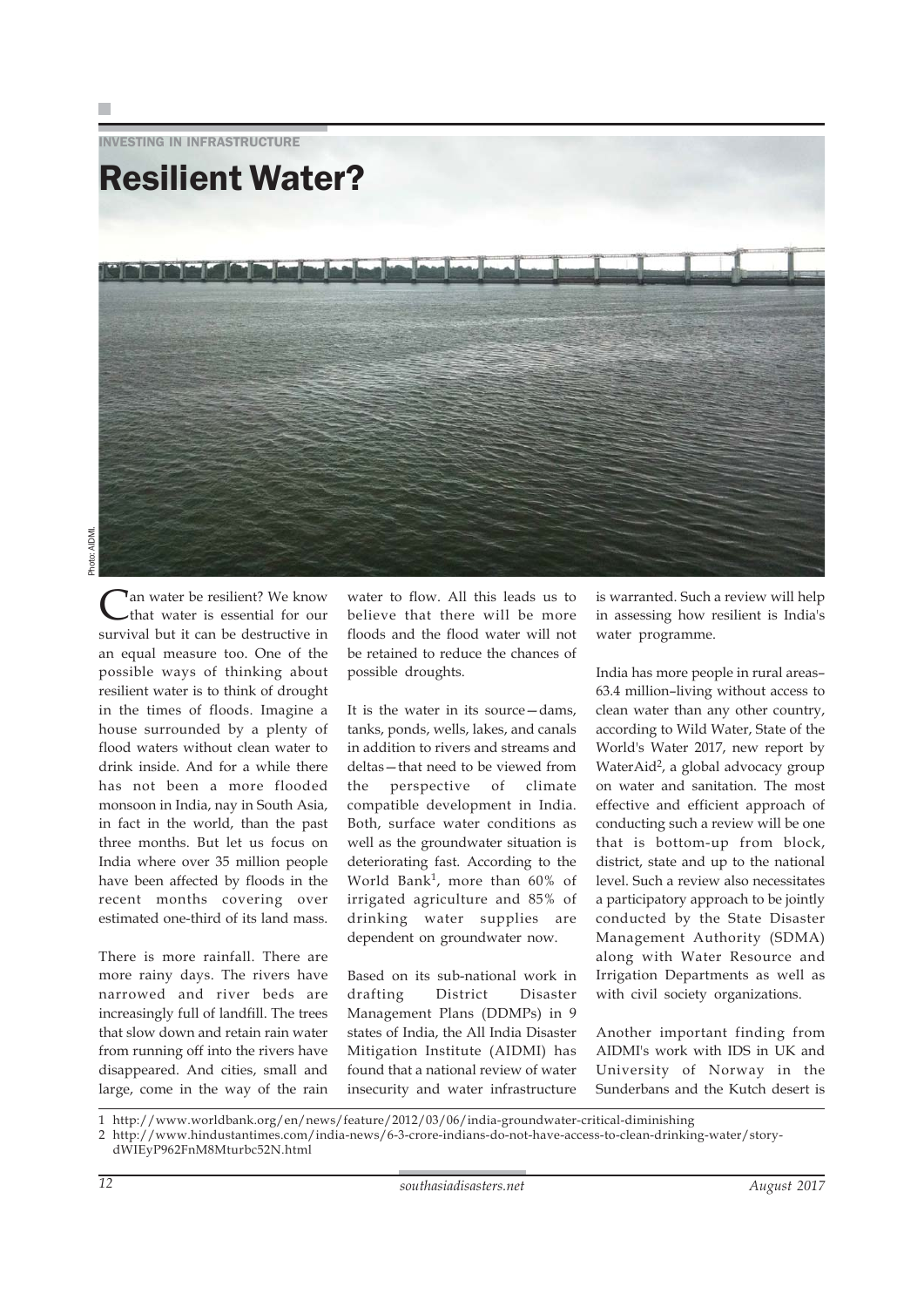that there is no simple and effective communication mechanism of top to bottom and bottom to top on climate risks and uncertainty. Evolving a mechanism that facilitates such a communication will be the first step in the right direction. Dr. Shibaji Bose of Indian Institute of Health Management Research, Jaipur has developed a method, Photo Voices, which gives a voice to the bottom and the top to communicate with each other. Such DDMPs in fact represent an opportunity for conducting such a national review at local level.

Key systems such as water supply, health, power, communication, housing and agriculture need to be taken into account when reviewing water insecurity and infrastructure. This can be done well if the hazard and risk mapping of potential disasters is scrupulously conducted. Since the DDMP drafting process depends upon a detailed hazard, risk and vulnerability assessment (HVRA) of the above stated systems, it surely represents a formative building block to conduct the national review. National Institute of Disaster Management (NIDM) under the leadership of Dr. Santosh Kumar is best suited to initiate such a review with a competent team of institutions. This will be a one more concrete step towards

implementation of India's National Disaster Management Plan (NDMP) launched by the Prime Minister of India in June 2016.

Another important step is finding and involving the right stakeholders at all stages of such a process. Such stakeholders may be the authorities or people's movements or unions or cooperatives or universities and beyond. Recently Inter Agency Groups (IAGs) have played a key role involving the right stakeholders in each state affected by floods. AIDMI's work of risk reduction for the poor and marginalized communities of India and South Asia is based upon local systems of risk reduction that emerge from traditional knowledge of communities that have been coping with extreme events for too long.

There is a considerable body of scientific evidence that suggests that climate change has been a major contributing factor for the increasing severity and frequency of weather extremes like floods and droughts. However, the line departments of the government possess only a limited understanding on this issue. Capacity building of these line departments on understanding the concepts and impacts of climate change can also improve the understanding of these 'decisionimplementers' to better coordinate between the varying climate extremes of floods and droughts at the sub-national level in India. Odisha has already worked on this sensitive area through a Training Needs Assessment (TNA) through it's the Odisha State Disaster Management Authority (OSDMA).

The coastal state of Andhra Pradesh in India is often ravaged by floods, droughts and heatwaves. These climate extremes affect different regions of the state at different seasons all around the year. Government of Andhra Pradesh in collaboration with UNDP India drafted departmental disaster management plans for all the major departments of the state government. Among the departments included were those of agriculture, animal husbandry, cooperatives, fisheries, rural development, urban development, panchayati raj and water resources. A common theme in all these plans was to plan for the efficient usage of water so that it benefits the state in a wide range of extreme weather.

Next step is for more nurturance of the points of entry to such a process of building resilience of water infrastructure.

The key gap is the institutional capacity for such ongoing assessments, for existing and new infrastructure as well as limited capabilities for design and finance. Water security or the lack thereof, can push the column of vulnerability for entire communities. The above organisations, authorities and institutions have been consistently working to transform this vulnerability into resilience. Perhaps it is time that these measures are scaled up by many more relevant stakeholders.

> **– Vandana Chauhan** with **Kshitij Gupta** of AIDMI.



*Dam on Kharun river, Munrethi, Raipur, Chhattisgarh.*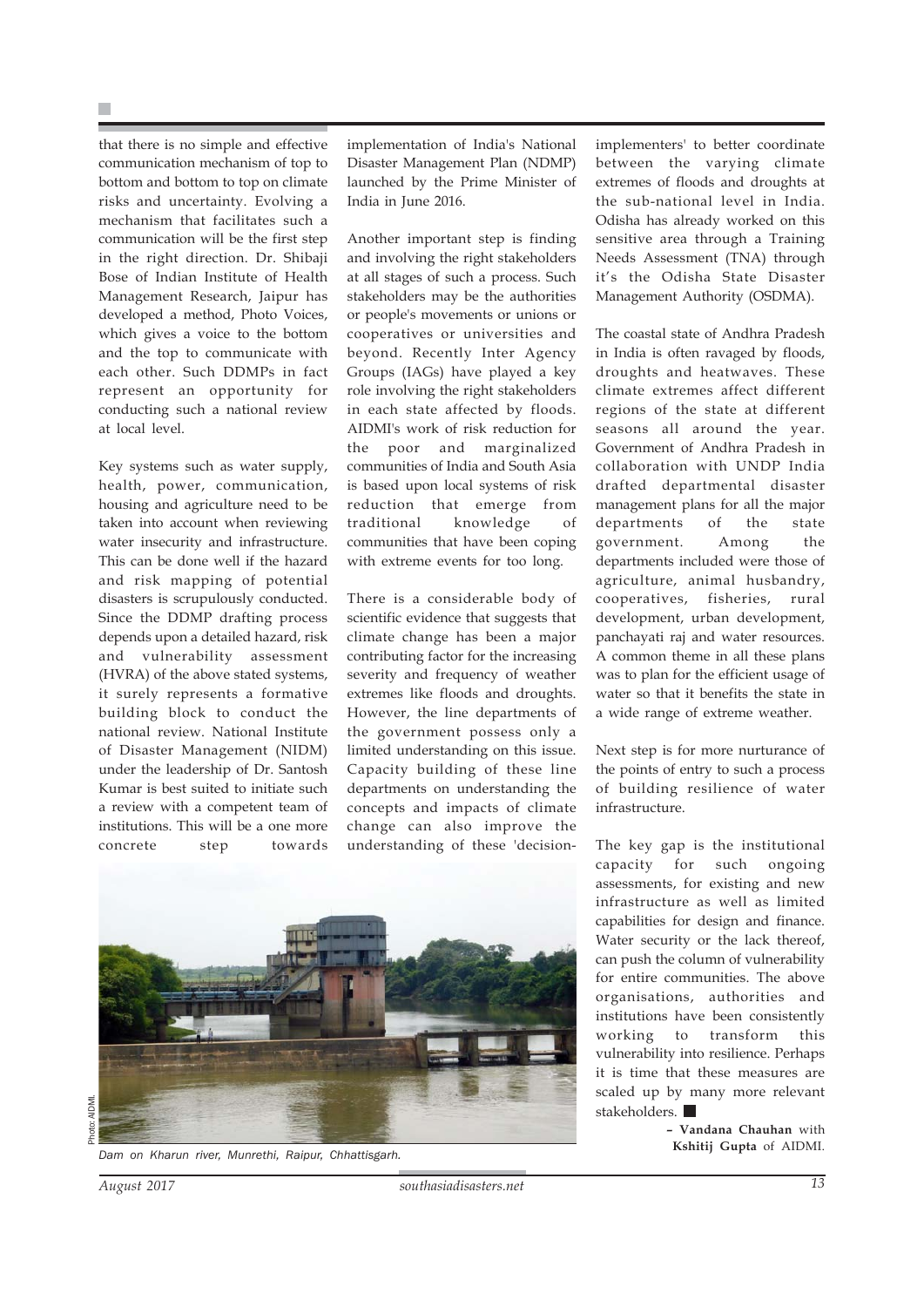### DRR AND WASH

# Floods, Sanitation and Access to Clean **Water**

Sanitation is a chief determinant<br>
Sof life expectancy, which in turn is a critical component of the Human Development Index (HDI). The theme of sanitation includes personal hygiene, home sanitation, safe water, garbage disposal, excreta disposal and waste water disposal. Inadequate sanitation is thus the lack of improved facilities (toilets, conveyance, and treatment systems), and hygienic practices (hand washing, proper water handling, personal hygiene, etc.). While India is now in the front ranks of fastgrowing emerging economies, it is still lagged behind in health and sanitation practices compared to other countries. According to data from a World Health Organization (WHO) report, India continues to be a country with the highest number of people that practice open defecation.

Globally, India is the second most flood-affected country with oneeighth of its geographical area categorized as flood-prone and the estimated total loss caused by flood annually is US \$575 million (Dutta & Watts, 2010). Poor sanitation and lack of access to water compounds the negative impacts of flooding. Consumption of contaminated drinking water, improper disposal of human excreta, improper environmental sanitation and lack of personal and food hygiene are the major causes of many water-borne diseases. It also gives rise to associated losses in productivity due to sickness and toilet access, and increases healthcare costs. A detailed explanation of the detrimental impact of flooding on sanitation follows.

*Firstly,* floods impair clean water sources and food supply with pollutants such as debris and waste products, carcasses of dead animals, animal and human waste. Direct and



*Source: WHO, 2009.*

indirect contact with the contaminants – whether through direct food intakes, vector insects such as flies, unclean hands, or dirty plates and utensils – result in waterborne illnesses and lifethreatening infectious diseases such as diarrhoea, cholera, escherichia coli, skin diseases and eye infections. Faecal contamination of livestock and crops can also lead to the spread of infectious diseases (Casteel et al., 2006).

*Secondly,* the pollutants saturate into the ground water and infiltrate into sanitary sewer lines through the ground. In some areas of India, hand pumps are the main source of water for drinking and domestic purposes. As the hand pumps are usually installed at ground level rather than on raised platforms, they get submerged in floodwaters and become contaminated. Wastewater treatment plants, if flooded and malfunctioned, could result into backflows of raw sewage to homes and low lying grounds.

*Thirdly,* due to unavailability of household toilet or dry land for defecation, the flood affected

communities often defecate in the floodwater, which increases further risks for waterborne disease and related infections. Open defecation also seriously affects the mental health of women when they 'have to fight with shame and shock to relieve themselves on the crowded embankment or nearby' (The Hindu, 2016).

*Finally,* during floods, patients generally suffer from loss of medical services and find it more difficult to access health care. In flood and post-flood conditions, the burden on health facilities is exceptionally heavy due to the high number of patients affected by water-borne and vector-borne diseases (Kumar, 2011). The poor health care service delivery and limited health service access then leads to delay in treatment, and increase the severity of the disease, sometimes with fatal consequences.

Experiences from floods in other countries also show the similar results, unclean drinking and washing water and sanitation, coupled with lack of adequate sewage treatment have lead to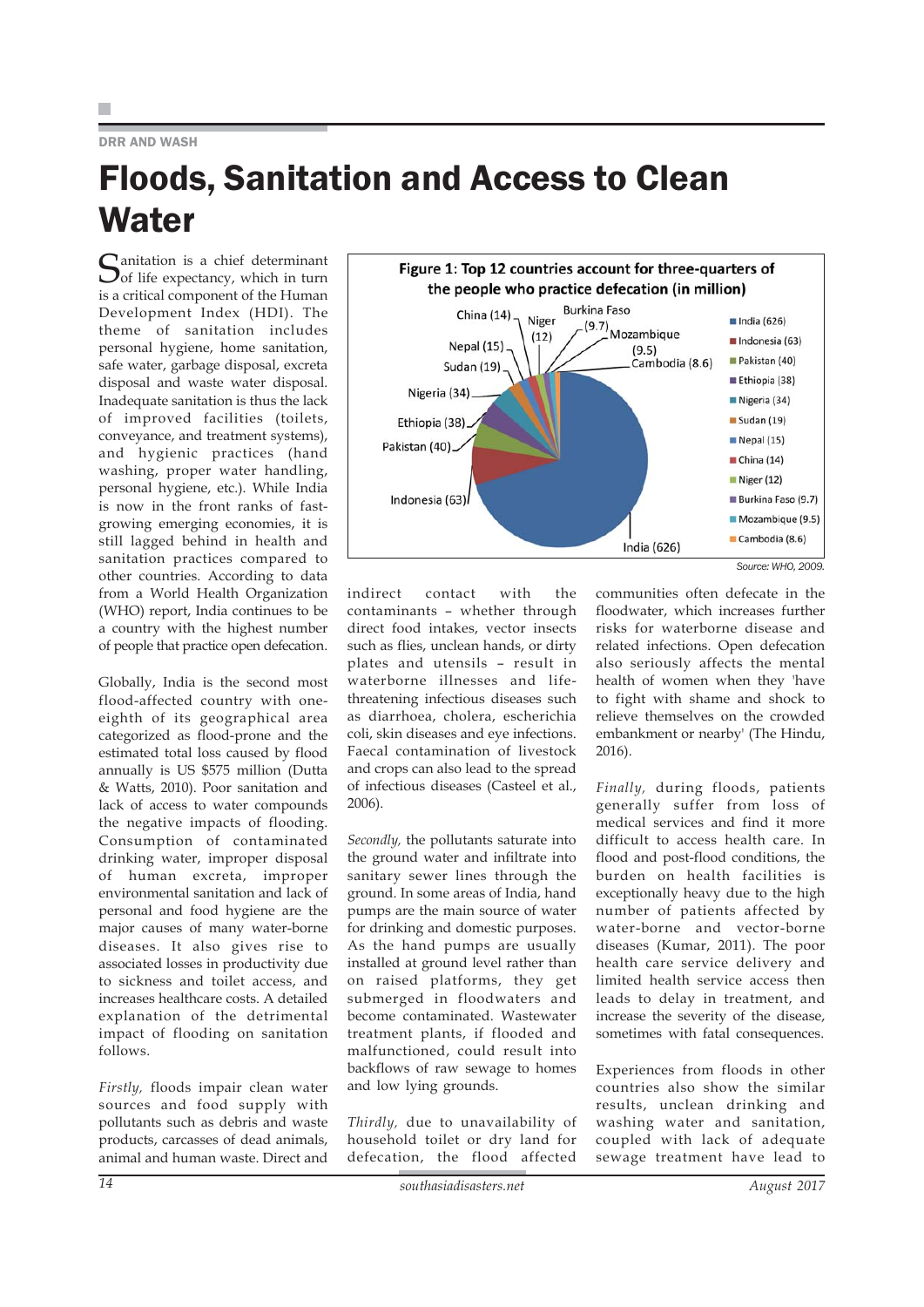F.



disease outbreaks in Bangladesh and New Orleans (Minamiguchi, 2010). In India, one in every ten deaths is linked to poor sanitation and hygiene; 37.7 million Indians are affected by waterborne diseases annually (WSP, 2010). India is home to 48 million stunted children under age 5 – the highest rate the world. Over 140,000 children die every year from diarrhea caused by unsafe water and poor sanitation (WSP, 2010). Sanitation-linked diseases in early years of children also hamper children's cognition, which have in a lifelong impact on their development.

Promoting safety and hygiene in flood-affected areas is one of key pillars in the intervention of All India Disaster Mitigation Institute (AIDMI). Understanding the link between sanitation-linked diseases and children's development, AIDMI has been supporting schools and related institutions to prepare School Disaster Management Plan (SDMP). An SDMP includes three main components: water safety, hygiene issues and food safety. AIDMI plays the role as technical support and community mobilization in SDMP preparation, implementation, and monitoring and evaluation. This support resulted into 915 SDMPs prepared by schools from Gujarat, Assam, and Maharashtra during 2016-2017.

Additionally, at community level, AIDMI provides training *'Safe hygiene practices'* in the training session *'Community Based Disaster Preparedness'* with community leaders and CBOs with practical exercise. So far, during the period 2016-2017, 27 trainings have been conducted with 1080 participants from different fields including community leaders, NGOs, government officers, etc. A promising result of all these efforts is the high participation and the leading roles of women in the community. Such efforts have lead to positive behavioral changes in the community, which are frequently led by women leaders at the local  $level.$ 

Risk transfer and insurance is another key tool that helps to promote sanitation at local level in disaster preparedness. This includes tailor made insurance product/s, community water tanks, uplift of water pumps, promotion of savings, water and food safety and safe hygiene practices. For example, in flood affected areas, AIDMI with local institutions and PRIs promoted and supported hand pumps with higher level of platforms as micro DRR/ mitigation measures.

All in all, intervention projects will not result in sustained benefit unless accompanied by: effective community involvement in determining appropriate water and sanitation systems that accommodate social norms; education about the relationship between illness, sanitation, and hygiene; and political

commitment to infrastructure improvements (PAHO, 2006). As enunciated by Prime Minister Narendra Modi, it should be *'Pehle shauchalaya, phir devalaya'* (Toilets first, temples later) (First Post, 2014). India needs to take considerable strides to honour the commitment of reducing open defecation and advancing health and sanitation by  $2020$ .

### **– Do Ngoc Thao** and **Vishal Pathak** with AIDMI.

*References:*

- 1. Casteel, M. J., Sobsey, M. D., & Mueller, J. P. (2006). *Fecal contamination of agricultural soils before and after hurricane-associated flooding in north carolina.* Journal of Environmental Science and Health, Part A, 41(2), 173-184.
- 2. Curry, M. D., et al.(2001). *Impacts of a flood disaster on an ambulatory pediatric clinic population.* Clinical Pediatrics, 40(10), 571.
- 3. Dutta, R., & Watts, H. (2010). FACTBOX - *annual loss from floods in India.* Reuters India.
- 4. Firstpost. (2014). *India's missing toilets: Poor sanitation leads to malnutrition, stunted babies.* Accessed at http:// www.firstpost.com/india/awashpoopy-trash-india-must-take-looroute-protect-babies-1619899.html
- 6. Freshwater Action Network South Asia (FANSA). (2011). *Drinking water and sanitation security.*
- 7. Kumar, V., Cheng, S., and Singh, A. (2010). *Impact of floods on rural populations and strategies for mitigation: A case study on Darbhanga District, Bihar State, India.*
- 8. Minamiguchi, N. (2010). *Health risks and hazards caused by floods.*
- 10. Ministry of Rural Development. (2011). Enhanced Quality of Life through Sustained Sanitation. India Country Paper.
- 11. Pan American Health Organization. (2006). *The Challenge in Disaster Reduction for the Water and Sanitation Sector.*
- 12. The Hindu. (2016). *Women fight shame in flood hit Bihar.* http:// www.thehindu.com/news/ national/other-states/womenfight-shame-in-flood-hit-bihar/ article6356043.ece
- 13. Water and Sanitation Program (WSP), ADB, & AusAID. (2010). *The economic impacts of inadequate sanitation in India.*
- 14. WHO. (2009). *Water sanitation hygiene.* Fast facts WHO/UNICEF joint monitoring report 2012.